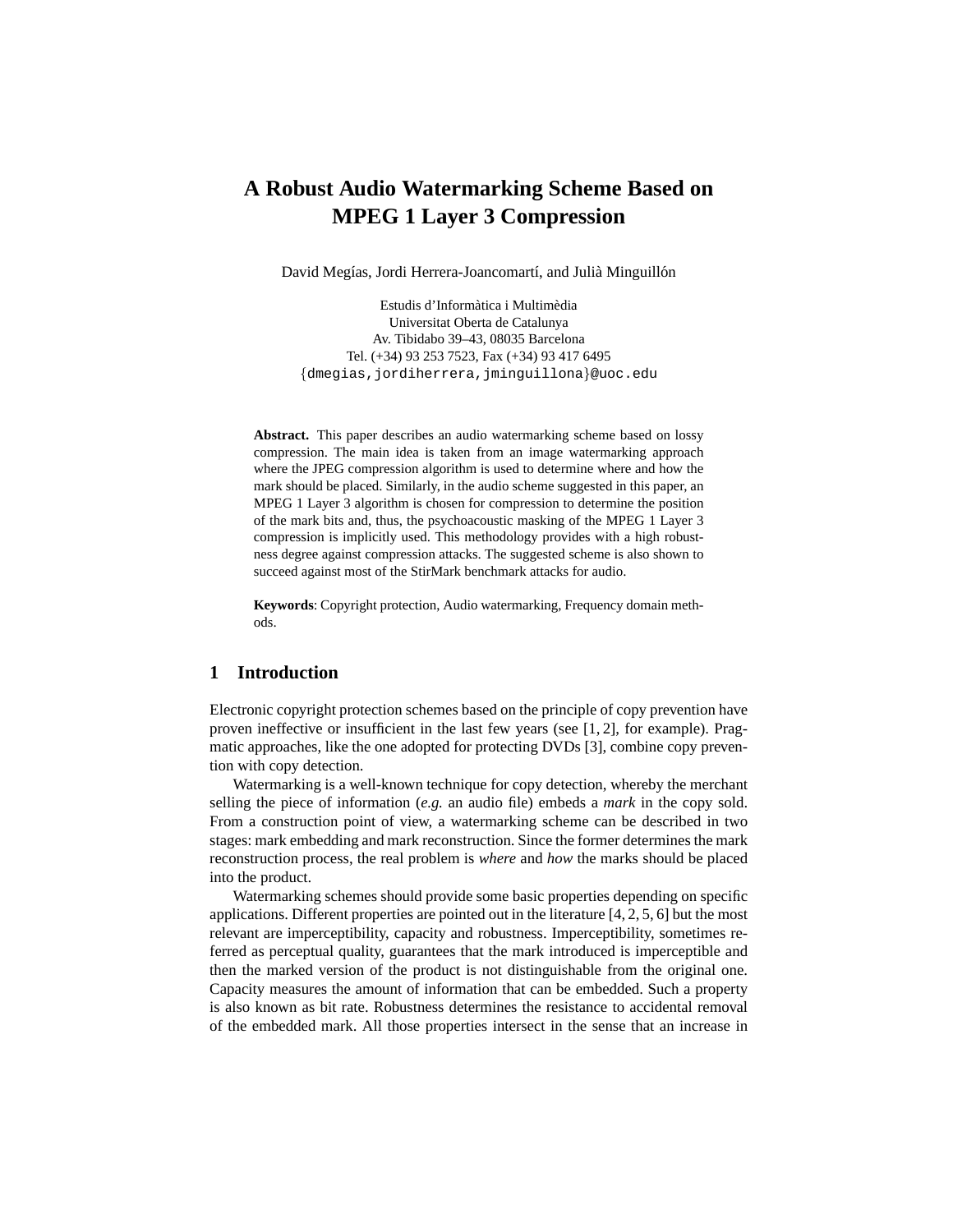capacity usually improves robustness but reduces imperceptibility and, reciprocally, an increase in imperceptibility reduces robustness. Hence a trade-off between them must be achieved.

In audio watermarking schemes, the mark embedding process can be performed in different ways, since audio allows multiple manipulations without affecting the perceptual quality. But, since robustness is the most important watermarking property, questions like where and how to place the mark are important issues. In order to maximise imperceptibility, some proposals [7–9] exploit the frequency characteristics of the audio signal to determine the place where the mark should be embedded. Other proposals [10] use echo coding techniques where the mark is encoded by using different delays between the original signal and the echo. Such a technique increases robustness against MPEG 1 Layer 3 audio compression and D/A conversion, but is not suitable for speech signals with frequent silence intervals. Robustness against various signal processing operations is also increased in [11] by dividing the set of the original samples in embedding segments. A more detailed state of the art in audio watermarking can be found in [5].

In this paper we present a novel watermarking scheme for audio. The scheme is based in some sense on the ideas of [12], where a lossy compression algorithm determines where the mark bits are placed. This paper is organised as follows. Section 2 presents the method that describes the new watermarking scheme. Section 3 analyses the properties of the resulting watermarking scheme: imperceptibility, capacity and robustness. Finally, in Section 4, conclusions and some guidelines for further research are outlined.

## **2 Audio watermarking scheme**

The audio watermarking scheme suggested in this paper is inspired in the image watermarking algorithm depicted in [12] in the sense that lossy compression is used in the mark embedding process in order to identify which samples are suitable for marking.

Let the signal  $S$  to be watermarked be a collection of Pulse Code Modulation (PCM) samples (for example a  $RIFF-WAVE<sup>1</sup>$  file). The aim of the watermarking scheme is to embed a mark into this file in such a way that imperceptibility and robustness of the mark is preserved.

### **2.1 Mark embedding**

Without loss of generality, let  $S$  be codified in RIFF-WAVE format. It is well-known that the Human Auditory System (HAS) is sensitive to information in the frequency rather than the time domain. Because of this, the first step of this method is to obtain  $S_F$ , the spectrum of S, by applying a Fast Fourier Transform (FFT) algorithm.

In order to determine where the mark bits should be placed, the signal  $S$  is compressed using a MPEG 1 Layer 3 algorithm with a rate of  $R$  Kbps (tuning parameter) and, then, decompressed again to RIFF-WAVE format. The modified signal, after this

<sup>&</sup>lt;sup>1</sup> RIFF-WAVE stands for Resource Interchange File Format-WAVEform audio file format.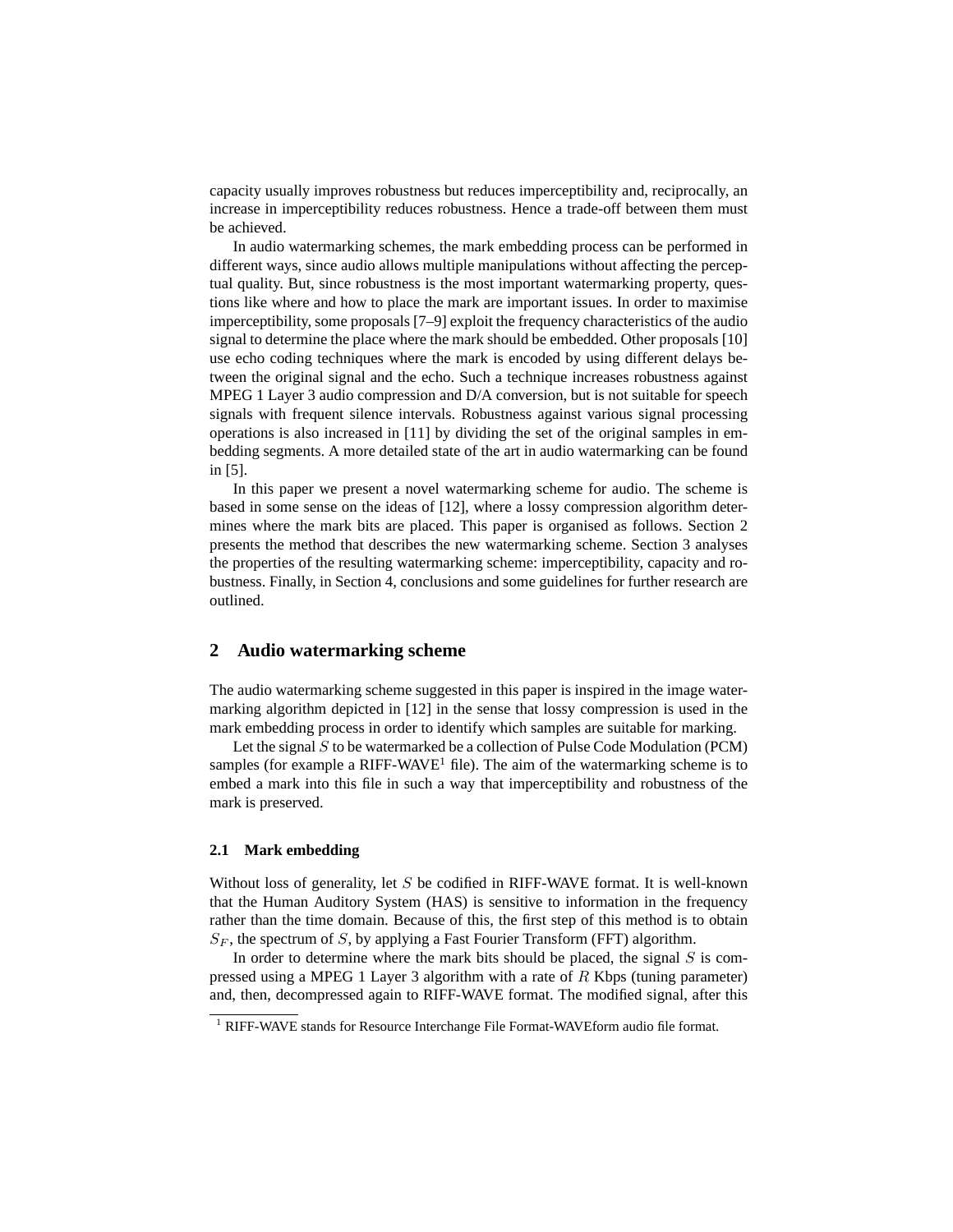compression/decompression operation, is called  $S'$ , and its spectrum  $S'_F$  is obtained. Throughout this paper, the Blade codec (**co**mpressor/**dec**ompressor) for the MPEG 1 Layer 3 algorithm has been chosen and, thus, the psychoacoustic model of this codec is implicitly used. Note that audio quality is not an objective of the codec used for this step, since we only need the compression/decompression operation to produce a signal  $S'$  which is slightly different from the original  $S$ . Hence, any other codec might have been used.

Now, the set of frequencies  $F_{\text{mark}} = \{f_{\text{mark}}\}$  suitable for marking are chosen according to the following criteria:

1. All  $f_{\text{mark}} \in F_{\text{mark}}$  must belong to the relevant frequencies  $F_{\text{rel}}$  of the original signal  $S_F$ . This means that the magnitude (or modulus)  $|S_F(f_{\text{mark}})|$  must be not lower than a given percentage (for example a 2%) of the maximum magnitude of  $S_F$ . Therefore, a first set of frequencies  $F_{rel} = \{f_{rel}\}$  is chosen as:

$$
F_{\text{rel}} = \left\{ f \in \left[0, \frac{f_{\text{max}}}{2}\right] : |S_F(f)| \ge \frac{p}{100} |S_F|_{\text{max}} \right\},\
$$

where  $f_{\text{max}}$  is the maximum frequency of the spectrum, which depends on the sampling rate and the sampling theorem<sup>2</sup>,  $p \in [0, 100]$  is a percentage and  $|S_F|_{\text{max}}$ is the maximum magnitude of the spectrum  $S_F$ . Note that the spectrum values in the interval  $[f_{\text{max}}/2, f_{\text{max}}]$  are the complex-conjugate of those in  $[0, f_{\text{max}}/2]$ . The marking frequencies are a subset of these relevant frequencies, *i.e.*  $F_{\text{mark}} \subseteq F_{\text{rel}}$ .

2. Now, the frequencies to be marked are those which remain "unchanged" after the compression/decompression phase, where "unchanged" means a relative error below a given threshold  $ε$  (for example  $ε = 0.05$ ):

$$
F_{\text{mark}} = \{f_1, f_2, \dots, f_n\} = \left\{f \in F_{\text{rel}} : \left|\frac{S_F(f) - S'_F(f)}{S_F(f)}\right| < \varepsilon\right\}.
$$

Similarly, as done in the image watermarking scheme of [12], a 70-bit stream mark,  $W(|W| = 70)$ , is firstly extended to a 434-bit stream  $W_{\text{ECC}}$  ( $|W_{\text{ECC}}| = 434$ ) using a dual Hamming Error Correcting Code (ECC). Using dual Hamming binary codes allows us to apply the watermarking scheme as a fingerprinting scheme robust against collusion of two buyers [13]. Finally, a pseudo-random binary stream (PRBS), generated with a cryptographic key  $k$ , is added to the extended mark as it is embedded into the original signal.

Once the frequencies in  $F_{\text{mark}}$  have been chosen, the mark embedding method consists of increasing or decreasing the magnitude of  $S_F(f_{\text{mark}})$  in order to embed a '1' or a '0', respectively. The increase or decrease in the magnitude of  $S_F$  must be small enough not to be perceptible, but large enough such that the mark can be reconstructed from an attacked signal. The approach of the suggested scheme is to increase or decrease the signal amplitude d dB to embed a '1' or a '0', *i.e.*, if  $f_{\text{mark}}$  is the frequency at which a bit must be marked, the watermarked signal spectrum will be:

$$
\hat{S}_F(f_{\text{mark}}) = \begin{cases} S_F(f_{\text{mark}}) \cdot 10^{d/20} & \text{to embed '1'},\\ S_F(f_{\text{mark}}) \cdot 10^{-d/20} & \text{to embed '0'}.\end{cases}
$$

 $2 f_{\text{max}} = \frac{1}{T_s}$ , where  $T_s$  is the sampling time.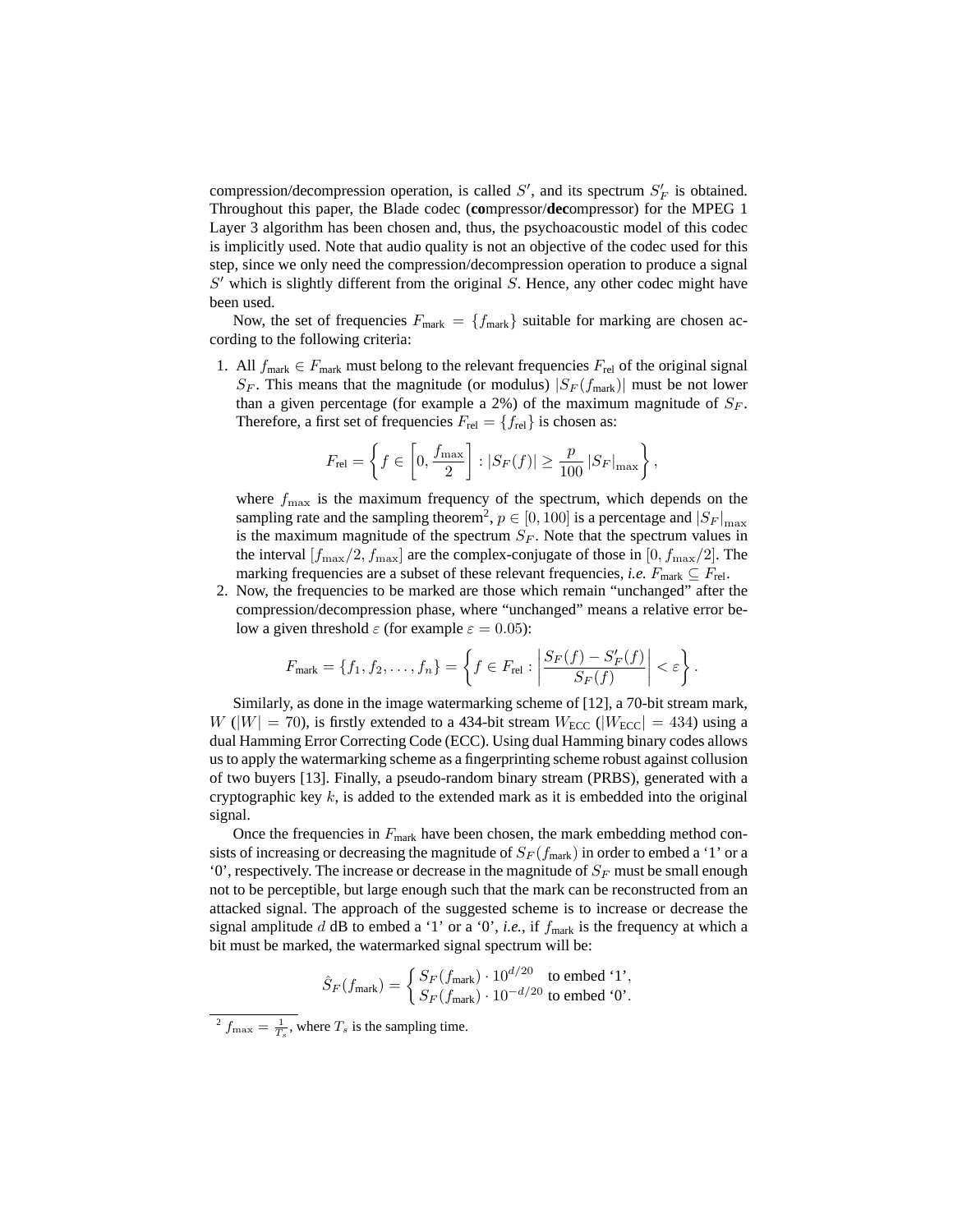where the parameter  $d$  dB can be tuned. This process is performed for all the frequencies  $f_{\text{mark}} \in F_{\text{mark}}$ . Note, also, that it is required that n (the number of elements in  $F_{\text{mark}}$ ) should be greater than or equal to the length  $|W_{\text{ECC}}|$  of the extended mark (434 in our example). In a typical situation, the mark is embedded tens or hundreds of times all over the spectrum  $\hat{S}_F$ . In addition, it must be taken into account that the spectrum components in  $S_F$  are paired (pairs of complex-conjugate values) and thus the same transformation (adding or subtracting d dB) must be performed to the magnitude  $S_F(f_{\text{mark}})$ and to the magnitude of its conjugate. For  $f \notin \overline{F}_{\text{mark}}$  the spectrum of  $\hat{S}_F$  is the same as that of  $S$ :

$$
\hat{S}_F(f) = \begin{cases} S_F(f), & \text{if } f \notin F_{\text{mark}}, \\ S_F(f) \pm d \text{ dB, if } f \in F_{\text{mark}}. \end{cases}
$$



**Fig. 1.** Mark embedding process

Finally, the marked audio signal is converted to the time domain  $\hat{S}$  applying an inverse FFT (IFFT) algorithm. The whole mark embedding process is depicted in the block diagram of Fig. 1. Note that this scheme has been designed to provide with "natural" robustness against compression attacks, since only the frequencies for which the magnitude remains unaltered after compression/decompression, within some specified tolerance (the parameter  $\varepsilon$ ), are chosen for marking. The mark embedding algorithm can be denoted in terms of the following expression:

$$
\text{Embed}\left(S,W,\text{parameters}=\left\{R,p,\varepsilon,d,k\right\}\right)\rightarrow\left\{\hat{S},F_{\text{mark}}\right\}
$$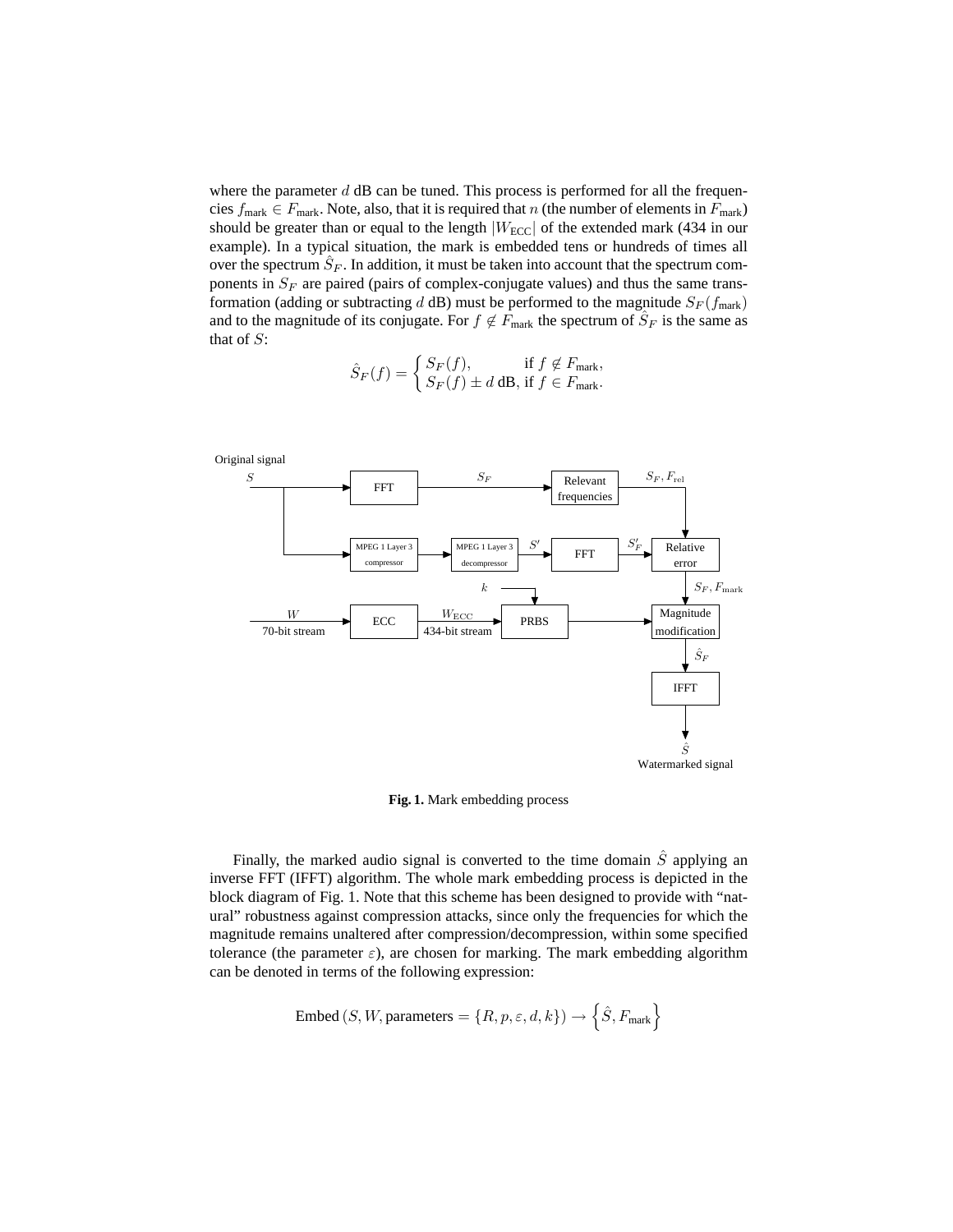#### **2.2 Mark reconstruction**

The objective of the mark reconstruction algorithm is to detect whether an audio test signal T is a (possibly attacked) version of the marked signal  $\ddot{S}$ . It is assumed that T is in RIFF-WAVE format. If it were not the case, a format conversion step (for example MPEG 1 Layer 3 decompression) should be performed prior to the application of the reconstruction process.

First of all, the spectrum  $T_F$  is obtained applying the FFT algorithm and, then, the magnitude at the potentially marked frequencies  $|T_F(f_{\text{mark}})|$ , for all  $f_{\text{mark}} \in F_{\text{mark}}$ , is computed. Note that this method is strictly positional and, because of this, it is required that the number of samples in  $\hat{S}$  and T is the same. If there is only a little difference in the number of samples, it is possible to complete the sequences with zeroes. Thus, this methodology cannot be directly applied when resampling attacks occur. In such a case, sampling rate conversion must be performed before the mark reconstruction algorithm can be applied.

When  $|T_F(f_{\text{mark}})|$  are available, a scaling step is undertaken in order to minimise the distance of the sequences  $|T_F(f_{\text{mark}})|$  and  $|\hat{S}_F(f_{\text{mark}})|$ . This scaling is performed to suppress the effect of attacks which modify only a range of frequencies or which scale the PCM signal  $S$ . The following least squares problem is solved:

$$
\min_{\lambda} \sum_{f \in F_{\text{mark}}} \left( \left| \hat{S}_F(f) \right| - \lambda \left| T_F(f) \right| \right)^2.
$$

This problem can be solved analytically as follows. Given the vectors

$$
s = [ |S_F(f_1)| |S_F(f_2)| \dots |S_F(f_n)| ]^{\mathrm{T}},
$$
  
\n
$$
\hat{s} = [ | \hat{S}_F(f_1) | | \hat{S}_F(f_2) | \dots | \hat{S}_F(f_n) | ]^{\mathrm{T}},
$$
  
\n
$$
t = [ |T(f_1)| |T(f_2)| \dots |T(f_n)| ]^{\mathrm{T}},
$$

where T stands for the transposition operator, it is possible to write the least squares problem in vector form as

$$
\min_{\lambda} \left( \mathbf{\hat{s}} - \lambda \mathbf{t} \right)^{\mathrm{T}} \left( \mathbf{\hat{s}} - \lambda \mathbf{t} \right),
$$

which yields the minimum for:

$$
\lambda = \frac{\hat{\boldsymbol{s}}^{\mathrm{T}}\boldsymbol{t}}{\boldsymbol{t}^{\mathrm{T}}\boldsymbol{t}}.
$$

Now, each component of  $\lambda t$  is divided by the corresponding component of s and the value obtained is compared with  $10^{d/20}$  to decide wether a '0', a '1' or a '\*' (not identified) might be embedded in this component of  $\lambda t$ . Let  $r_i = \frac{\lambda t_i}{s_i}$ :

$$
\boldsymbol{r}_{i} \in \left[10^{\frac{d}{20}} \left(\frac{100 - q}{100}\right), 10^{\frac{d}{20}} \left(\frac{100 + q}{100}\right)\right] \Rightarrow \hat{\boldsymbol{b}}_{i} := '1',
$$
\n
$$
\frac{1}{\boldsymbol{r}_{i}} \in \left[10^{\frac{d}{20}} \left(\frac{100 - q}{100}\right), 10^{\frac{d}{20}} \left(\frac{100 + q}{100}\right)\right] \Rightarrow \hat{\boldsymbol{b}}_{i} := '0'.
$$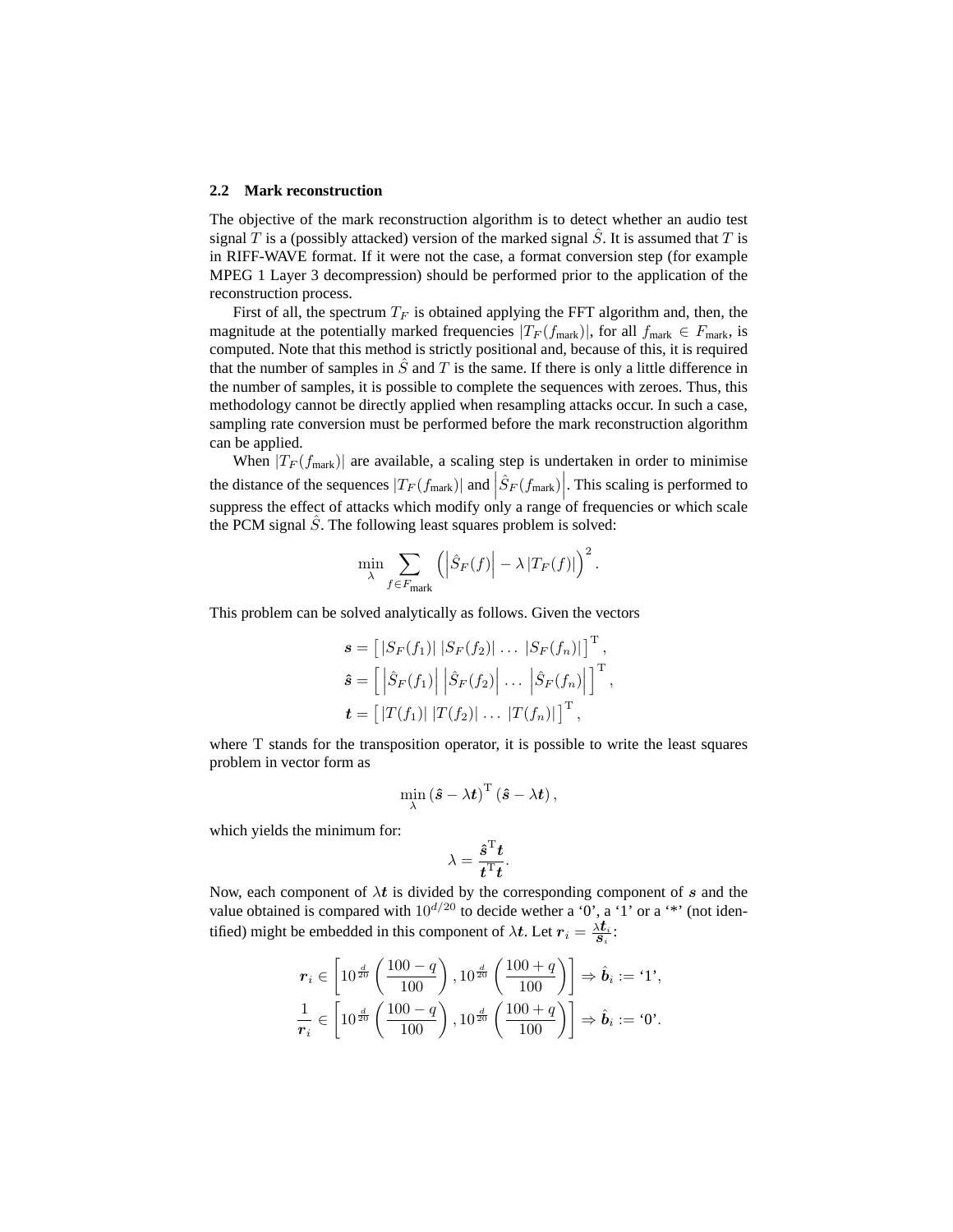If none of these two conditions are satisfied, then  $\hat{b}_i :=$  '\*'. Here  $q \in [0, 100]$  is a percentage (*e.g.*  $q = 10$ ) and  $\hat{b}_i$  is the *i*-th component of the vector  $\hat{b}$  which contains a sequence of "detected bits". Finally, the PRBS signal is subtracted from the bits  $\hat{b}$  to recover the true embedded bits b. This operation must preserve unaltered the '\*' marks.

Once b has been obtained, it must be taken into account that its length  $n$  is (much) greater than the length of the extended mark. Hence, each bit of the mark appears at different positions in  $\boldsymbol{b}$ . For example, if the length of the extended mark is 434, the first bit should appear at

$$
\bm{b}_1, \bm{b}_{435}, \bm{b}_{869}, \dots, \bm{b}_{1+434j}, \dots
$$

Some of these bits will be identified as '1', others as '0' and the rest as '\*'.

Now a *voting* scheme is applied to decide wether the i-th bit of the mark is '1', '0' or unidentified ('\*'). Let  $n_0$ ,  $n_1$  and  $n_*$ , be the number of '0's, '1's and '\*'s identified for *the same* mark bit. The simplest approach is to assign to each bit the sign which appears most. For example, if a given mark bit had been identified 100 times with  $n_0 = 2$ ,  $n_1 = 47$  and  $n_* = 51$ , this simple approach would assign a '\*' mark to this bit. But, taking into account that any value outside the interval defined above is identified as '\*', it is clear that near '1's are identified as '\*' although they are much closer to '1' than to '0'. In the reported example, the big difference between the number of '1's and '0's  $(47 \gg 2)$  can reasonably lead to the conclusion that the corresponding bit can be assigned a '1' with very little probability error, since most of the '\*' will probably be near '1's. As a result of this consideration, the voting scheme used in this method ignores the '\*' if  $n_*$  is not more than twice the difference  $|n_1 - n_0|$ :

$$
\text{bit} := \begin{cases} * & \text{if } n_* > 2 |n_1 - n_0|, \\ '1' & \text{if } n_* \le 2 |n_1 - n_0| \text{ and } n_1 > n_0, \\ '0' & \text{if } n_* \le 2 |n_1 - n_0| \text{ and } n_0 > n_1, \end{cases}
$$

A more sophisticated method using statistics might be applied instead of this voting scheme. For instance, an analysis of the distribution of  $r_i$  for each bit might be performed. However, the voting procedure described here is simple to implement and fast to execute, which makes it very convenient for real applications.



**Fig. 2.** Mark reconstruction process

As a result of this voting scheme an identified extended mark  $W'_{\text{ECC}}$  will be available. Finally,  $W'_{\text{ECC}}$  and the error correcting algorithm are used to recover an identified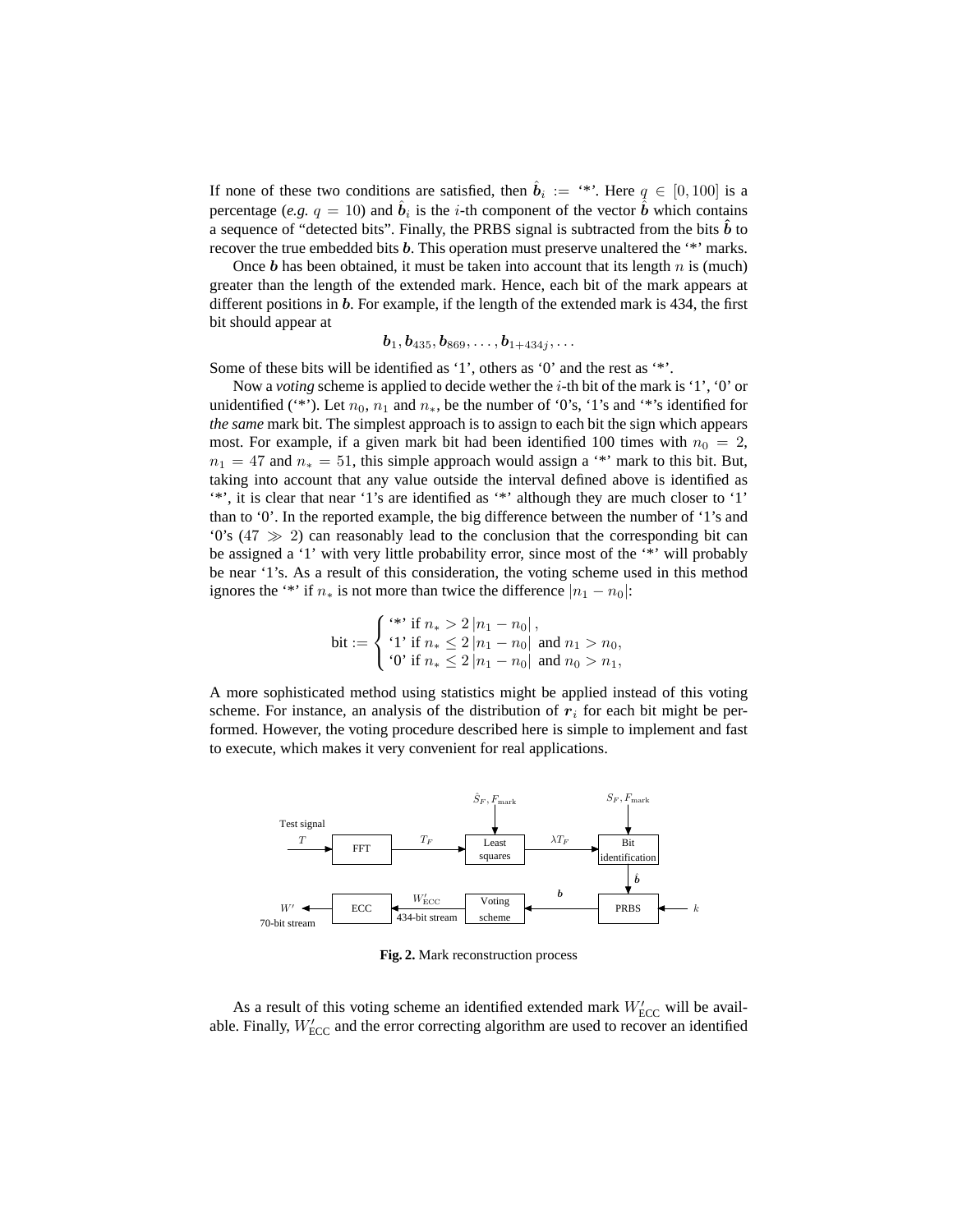70-bit stream mark,  $W'$ , which will be compared with the true mark  $W$ . The whole reconstruction process is depicted in Fig. 2. The mark reconstruction algorithm can be described in terms of the following expression:

$$
\text{Reconstruct}\left(T, S, \hat{S}, F_{\text{mark}}, \text{parameters} = \{q, d, k\}\right) \rightarrow \{W', \mathbf{b}\}\
$$

where  **is a byproduct of the algorithm which might be used to perform statistical tests.** 

The proposed scheme is not blind, in the sense that the original signal is needed by the mark reconstruction process. On the other hand, the bit sequence which forms the embedded mark is not needed for reconstruction, which makes this method suitable also for fingerprinting once the mark is properly coded [14].

## **3 Performance evaluation**

As pointed out in Section 1, three main measures are commonly used to assess the performance of watermarking schemes:

**Imperceptibility:** the extent to which the embedding process leaves undamaged the perceptual quality of the marked object.

**Capacity:** the amount of information that may be embedded and recovered. **Robustness:** the resistance to accidental removal of the embedded bits.

In this section, we test the properties of the proposed scheme presented in Section 2. The scheme described in Section 2 was implemented using a dual binary Hamming code  $DH(31, 5)$  as ECC and the pseudo-random generator is a DES cryptosystem implemented in a OFB mode. A 70-bit mark  $W$  (resulting in an encoded  $W_{\text{ECC}}$  with  $|W_{\text{ECC}}| = 434$ ) was included. In order to test the watermarking scheme we have chosen the following parameters for embedding and reconstruction:

- $R = 128$  Kbps, which is the most widely used bit rate in MPEG 1 Layer 3 files.
- $-p = 2$ , meaning that we only consider relevant those frequencies for which the magnitude of  $S_F$  is, at least, a 2% of the maximum magnitude.
- $\epsilon = 0.05$ , which implies that a frequency is considered unchanged after compression/decompression if the magnitude varies less than a 5% (relative error).
- $-d = 1$  dB, if lower imperceptibility is required, a lower value can be chosen.
- $q = 10$ , *i.e.* a  $\pm 10\%$  band is defined about d in order to reconstruct '1's and '0's. This choice is quite conservative, since the '0' and the '1' bands are quite far from each other.

It is worth pointing out that these parameters have been chosen without performing a deep analysis on tuning. Basically, R, p and  $\varepsilon$  affect the place where the mark bits are embedded;  $d$  is related to the imperceptibility of the hidden mark, since it describes how much the spectrum of each marked frequency is disturbed; and, finally,  $q$  affects the robustness of the method, since it avoids misidentification of the embedded bits.

To test the performance of the suggested audio watermarking scheme, some of the audio files provided in the Sound Quality Assessment Material (SQAM) page [15] have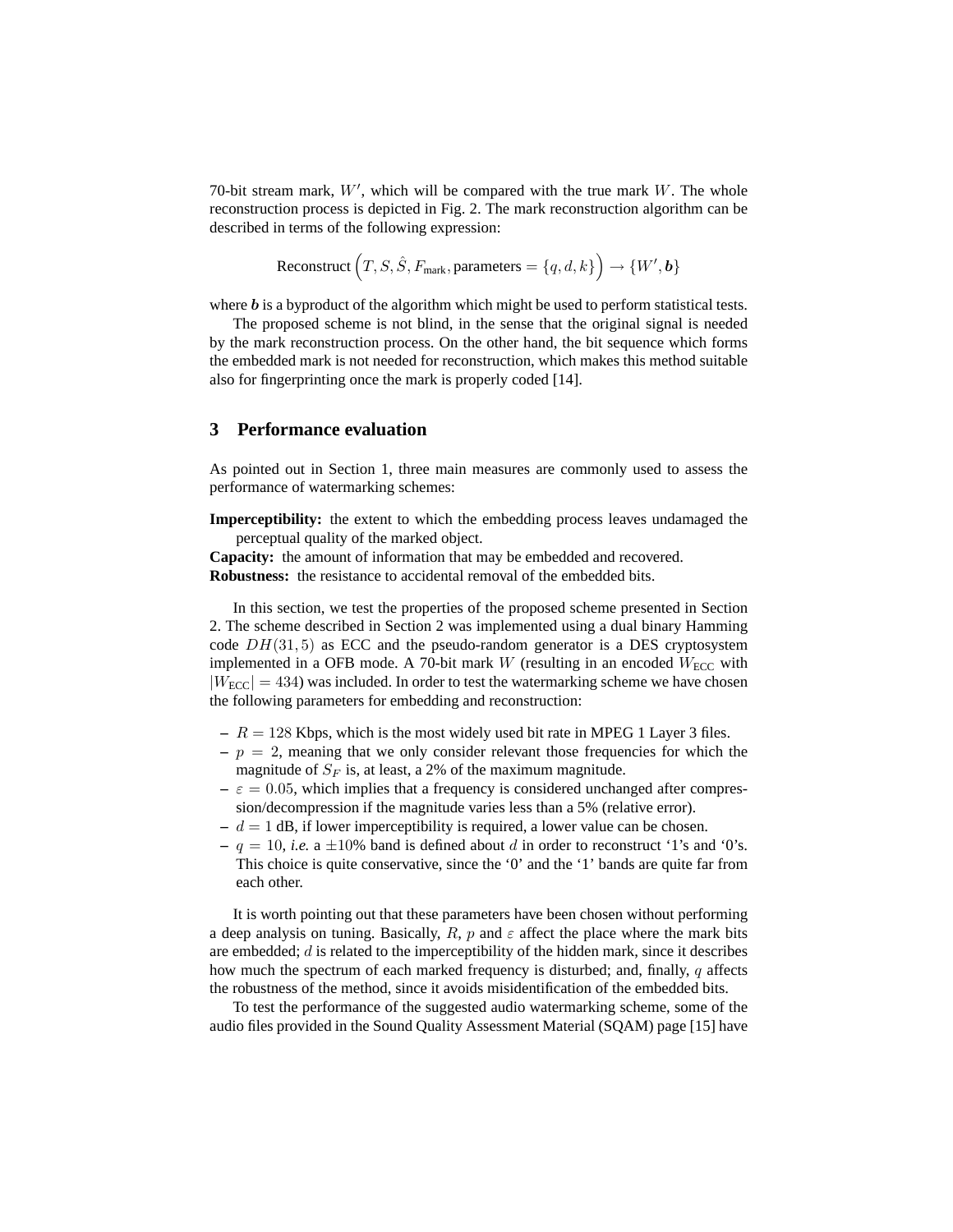been used. The following files have been tested: violoncello  $(m.p.^3)$ , trumpet  $(m.p.),$ horn (m.p.), glockenspiel (m.p.), harpsichord (arp.<sup>4</sup>), soprano (voice), bass (voice), quartet (voice), English female speech (voice) and English male speech (voice). We have taken only the first ten seconds of each of these files, *i.e.*, 441000 samples, and the mark has been embedded in the left channel only. The glockenspiel file is an especial case, since it has about 5 blank seconds out of 10.

#### **3.1 Imperceptibility**

The imperceptibility property determines how much the marked signal  $\hat{S}$  differs from the original one  $S$ . That is, imperceptibility is concerned with the distortion added with the inclusion of the mark or, in other words, with the audio quality of the marked signal  $\tilde{S}$  with respect to  $S$ . There are several ways to measure audio quality. Here, the signal-to-noise ratio (SNR) and an average SNR (ASNR) are used. The SNR measure determines the power of the noise added by the watermark relative to the original signal, and is defined by

$$
SNR = \frac{\sum_{i=1}^{N} S_i^2}{\sum_{i=1}^{N} (S_i - \hat{S}_i)^2}
$$

where N is the number of samples and  $S_i$   $(\hat{S}_i)$  denotes the *i*-th sample of S  $(\hat{S})$ . Usually, this value is given in dB by performing the operation  $10 \log_{10}(SNR)$ . Another measure usual in audio quality assessment is an average of the SNR computed taking sample blocks of some length. A typical choice is to consider pieces of 4 ms, which, with a sampling rate of 44100 Hz, means 176 samples. The SNR of all these pieces is computed, and the average for all the sample blocks is obtained. The ASNR measure is often given in dB. The measure used in this paper does not take into account the Human Auditory System (HAS) and, thus, all frequencies are equally weighted.

In Table 1, the SNR and ASNR measures obtained for the ten benchmark files are shown. The SNR measures are about 19 dB whereas the ASNR measures are about 20 dB. This means that power of the noise introduced by watermarking is roughly 0.01 times the power of the original signal, which is quite satisfying and might even be improved (reduced) by choosing proper tuning parameters.

Obviously, the parameter  $d$  only affects the imperceptibility of the watermark, since it determines to which extent the spectrum of the marked signal  $\hat{S}$  is modified with respect to the original signal S. Hence, by reducing d, to say  $0.5$  dB, the imperceptibility of the mark would increase, though it will be more easily removed. The parameters R, p and  $\varepsilon$  determine how many frequencies are chosen for watermarking and, thus, they also affect the imperceptibility of the mark. The larger the number of marked frequencies is, the more perceptible the mark becomes. This establishes a link between the imperceptibility and the capacity of the watermarking system. Hence a tradeoff

<sup>&</sup>lt;sup>3</sup> "m.p." stands for "melodious phase".

<sup>&</sup>lt;sup>4</sup> "arp." stands for "arpegio".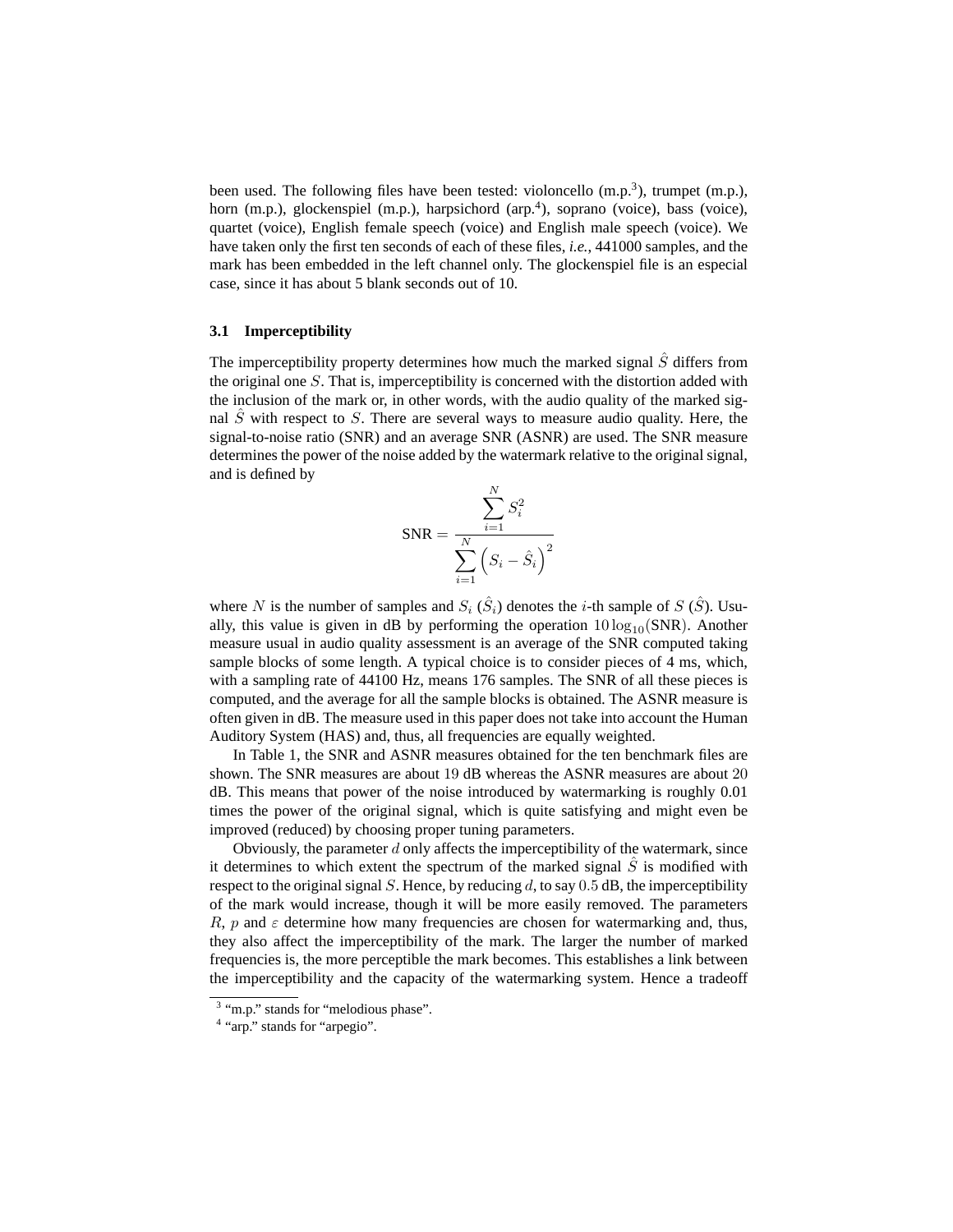| SOAM file     |       | Marked bits Capacity (bits) SNR (dB) ASNR (dB) |       |       |
|---------------|-------|------------------------------------------------|-------|-------|
| violoncello   | 4477  | 722                                            | 18.92 | 20.91 |
| trumpet       | 3829  | 617                                            | 18.83 | 19.84 |
| horn          | 1573  | 253                                            | 18.96 | 21.10 |
| glockenspiel  | 1258  | 202                                            | 25.78 | 29.75 |
| harpsichord   | 3874  | 624                                            | 21.25 | 22.84 |
| soprano       | 5042  | 813                                            | 19.47 | 21.59 |
| bass          | 15763 | 2542                                           | 19.02 | 20.08 |
| quartet       | 13548 | 2185                                           | 19.22 | 20.36 |
| female speech | 10677 | 1722                                           | 19.57 | 21.84 |
| male speech   | 9359  | 1509                                           | 19.44 | 21.49 |

**Table 1.** Capacity and imperceptibility

between imperceptibility and capacity must be achieved. Note, also, that capacity is related to robustness, since an increase in the number of times the mark is embedded into the signal results in decreasing the probability of losing the mark.

#### **3.2 Capacity**

The capacity of the watermarking scheme is determined by the parameters  $R$ ,  $p$  and  $\varepsilon$  used in the embedding process. Since the marked frequencies are chosen according to the difference of  $S$  and  $S'$  (the compressed/decompressed signal), it is obvious that the rate  $R$  is a key parameter in this process. The percentage  $p$  determines which frequencies are significant enough to be taken into account and, thus, this is a relevant parameter as capacity is concerned. Finally, the relative error  $\varepsilon$  are used to measure wether two spectral values of  $S$  and  $S'$  are equal, which also affects the number of marked frequencies.

In Table 1, the capacity of the suggested scheme for the ten benchmark files is displayed. We have considered that the true capacity is not the number of marked bits (the second column), since the extended watermark is highly redundant: 70 bits of information plus 364 bits of redundancy. Hence only  $70/434$  of the marked bits are the true capacity (third column). However, this redundancy is relevant to the robustness of the method, as it allows to correct errors once the extended mark  $W'_{\text{ECC}}$  is recovered. Note, also, that 10 seconds of music are enough to allow for, at least, 3 times the mark. If 3 minute files were marked using this method, the capacity of method would be between 3652 bits (or 52 times a 70-bit mark) plus the redundancy for the glockenspiel file and 45763 bits (or 653 times a 70-bit mark) plus the redundancy for the quartet file. It must be taken into account that the glockenspiel file is an especial case, since it only contains 5 seconds of music.

#### **3.3 Robustness assessment**

The *robustness* of the resulting scheme has been tested using the StirMark benchmark for audio [16], version 0.2. Some of the attacks in this benchmark can not be evaluated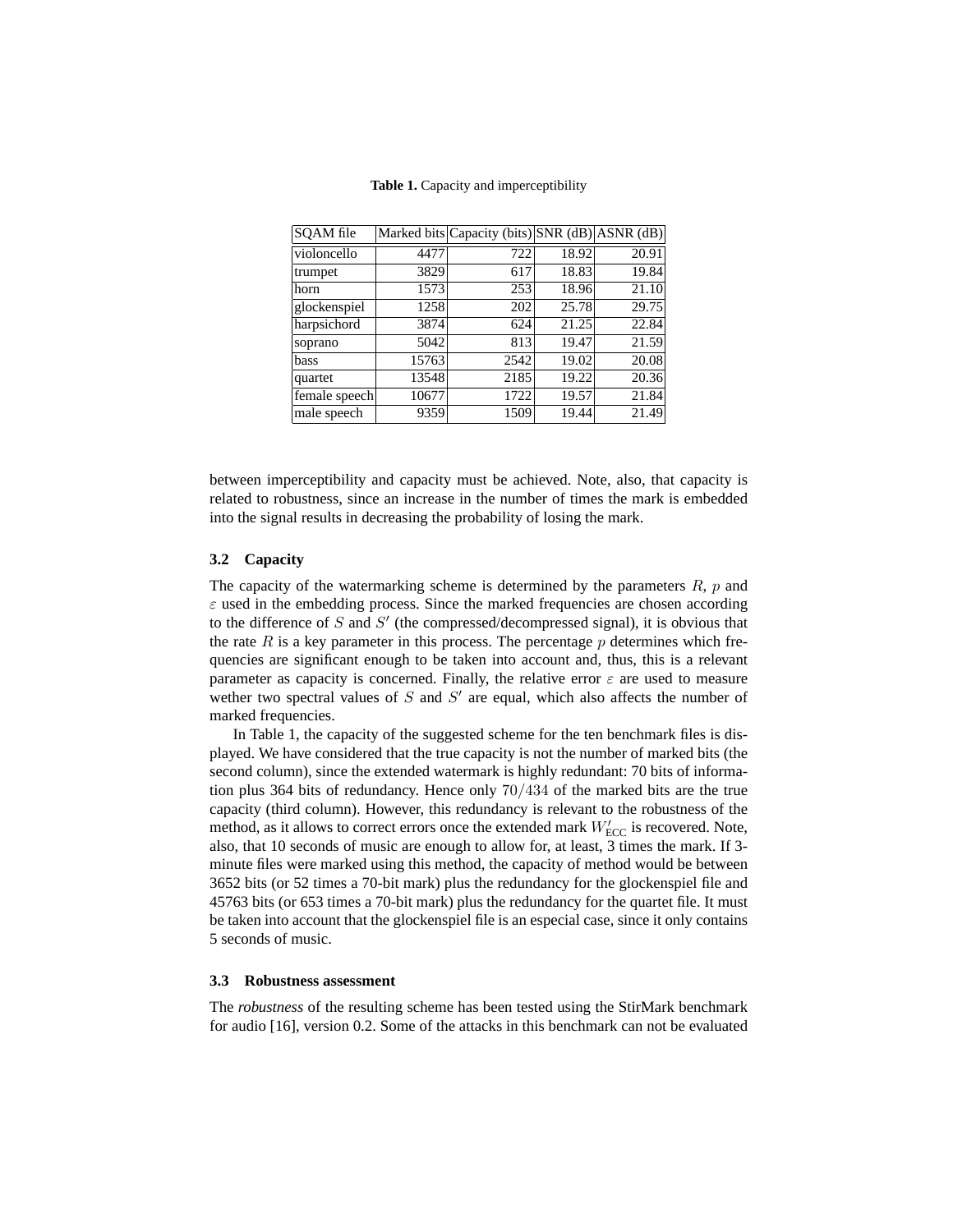for the watermarking scheme presented in this paper, since the current version of our watermarking scheme does not allow for a large difference between the number of samples of the marked  $(S)$  and the attacked  $(T)$  signals. In addition, only the left channel has been marked in the experiments, thus stereo attacks do not apply here either. The attacks considered for this test are summarised in Table 2.

| Name              | Number   | Number<br>Name  |    | Name                | Number    |
|-------------------|----------|-----------------|----|---------------------|-----------|
| AddBrumm          | $1 - 11$ | AddDynnnoise    | 12 | Addnoise            | $13 - 17$ |
| AddSinus          | 18       | Amplify         | 19 | Compressor          | 20        |
| Echo              | 21       | Exchange        | 22 | FFT_HLPass          | 23        |
| FFT_Invert        | 24       | FFT_RealReverse | 25 | FFT_Stat1           | 26        |
| FFT_Test          | 27       | FlippSample     | 28 | Invert              | 29        |
| <b>LSBZero</b>    | 30       | Normalise       | 31 | RC-HighPass         | 32        |
| <b>RC-LowPass</b> | 33       | Smooth          | 34 | Smooth <sub>2</sub> | 35        |
| Stat1             | 36       | Stat2           | 37 | <b>ZeroCross</b>    | 38        |

**Table 2.** Attacks described in the StirMark benchmark for audio

According to this table, thirty-eight different attacks are performed. The attack AddFFTNoise with default parameters destroys the audio file (it produces no sound) and, thus, no results are available for this attack. Future versions of the watermarking scheme should cope with stereo attacks (ExtraStereo and VoiceRemove) and attacks which modify the number of samples in a significant way (CutSamples, ZeroLength, ZeroRemove, CopySample and Resampling), but the current version of the watermarking scheme proposed here cannot cope with them.

In order to test the robustness of the suggested watermarking scheme against these 38 attacks, a correlation measure between the embedded mark  $W$  and the identified mark  $W'$  is used. Let  $W_i$  and  $W'_i$  be, respectively, the *i*-th bit of W and W', hence

$$
\beta_i = \begin{cases} 1, & \text{if } W_i = W'_i \\ -1, & \text{if } W_i \neq W'_i \end{cases}
$$

is defined. Now, the correlation is computed, taking into account the  $\beta_i$  for all the  $|W|$ bits (70 in our case) of the mark, as follows:

$$
\text{Correlation} = \frac{1}{|W|} \sum_{i=1}^{|W|} \beta_i.
$$

This measure is 1 when all the |W| bits are correctly recovered ( $W = W'$ ) and it is  $-1$ when all the  $|W|$  bits are misidentified. A value of about 0 is expected when 50% of the bits are correctly recovered, as it would occur if the mark bits were reconstructed randomly. In the StirMark benchmark test, we have considered that the watermarking scheme survives an attack **only if the correlation is exactly 1**, *i.e.* only if all the 70 bits of the mark are correctly recovered.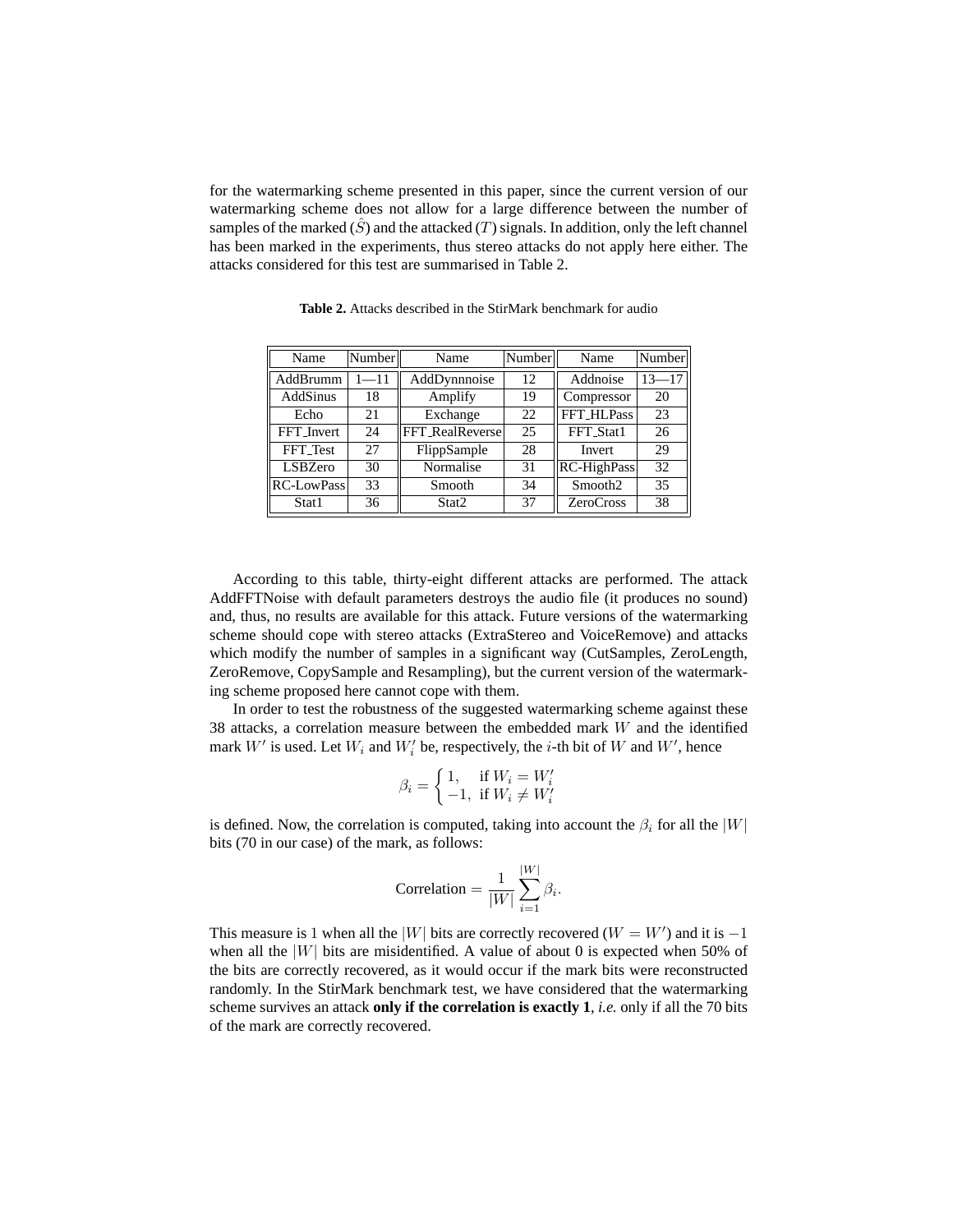|    | Number Survival ratio Number Survival ratio Number Survival ratio |    |       |    |       |
|----|-------------------------------------------------------------------|----|-------|----|-------|
| 1  | 10/10                                                             | 2  | 10/10 | 3  | 10/10 |
| 4  | 10/10                                                             | 5  | 10/10 | 6  | 10/10 |
| 7  | 10/10                                                             | 8  | 10/10 | 9  | 10/10 |
| 10 | 10/10                                                             | 11 | 10/10 | 12 | 6/10  |
| 13 | 10/10                                                             | 14 | 10/10 | 15 | 10/10 |
| 16 | 10/10                                                             | 17 | 8/10  | 18 | 6/10  |
| 19 | 10/10                                                             | 20 | 10/10 | 21 | 0/10  |
| 22 | 10/10                                                             | 23 | 3/10  | 24 | 10/10 |
| 25 | 10/10                                                             | 26 | 0/10  | 27 | 0/10  |
| 28 | 0/10                                                              | 29 | 10/10 | 30 | 10/10 |
| 31 | 10/10                                                             | 32 | 1/10  | 33 | 10/10 |
| 34 | 9/10                                                              | 35 | 9/10  | 36 | 10/10 |
| 37 | 10/10                                                             | 38 | 1/10  |    |       |

**Table 3.** Survival of the mark to the StirMark test

In Table 3 the survival of the mark against the StirMark benchmark attacks is displayed. The relation between the attack number and the name given in the StirMark benchmark is given in Table 2. Each attack has been performed to the ten files of the SQAM corpus reported above. Hence, the results are shown in a  $x/10$  ratio since the total number of files is 10. As remarked above, the mark is considered to be recovered only if all the 70 bits are correctly reconstructed.

The results of Table 3 show that only 7 of the 38 attacks of the StirMark benchmark performed in this paper cause serious damage to the embedded mark. The attacks with survival ratios of 6/10 or above produce good correlation values in the non-survived cases, which suggests that better results might arise with an appropriate tuning of the watermarking scheme. The non-survived attacks are the following: 21 (Exchange), 23 (FFT HLPass), 26 (FFT Stat1), 27 (FFT Test), 28 (Flipp Sample), 32 (RC Highpass) and 38 (ZeroCross). It must be remarked that most of these attacks produce significant audible damage to the signal and would not be considered acceptable under the most usual situations, especially for music files.

Finally, a set of MPEG 1 Layer 3 compression attacks (using the Blade codec) have been carried out to the marked soprano SQAM file in order to test the robustness of the suggested watermarking scheme against compression. Since the rate used for watermarking is  $R = 128$  Kpbs, it was expected that the scheme is able to overcome compression attacks with bit rates of 128 Kbps and higher.

Table 4 displays the correlation values obtained for the MPEG 1 Layer 3 compression attacks for several bit rates, from 320 Kbps to 32 Kbps. This table shows that the watermarking scheme suggested here is not only robust for all bit rates greater than or equal to 128 Kpbs, as expected, but also to rates 112 and 96 Kbps, which are more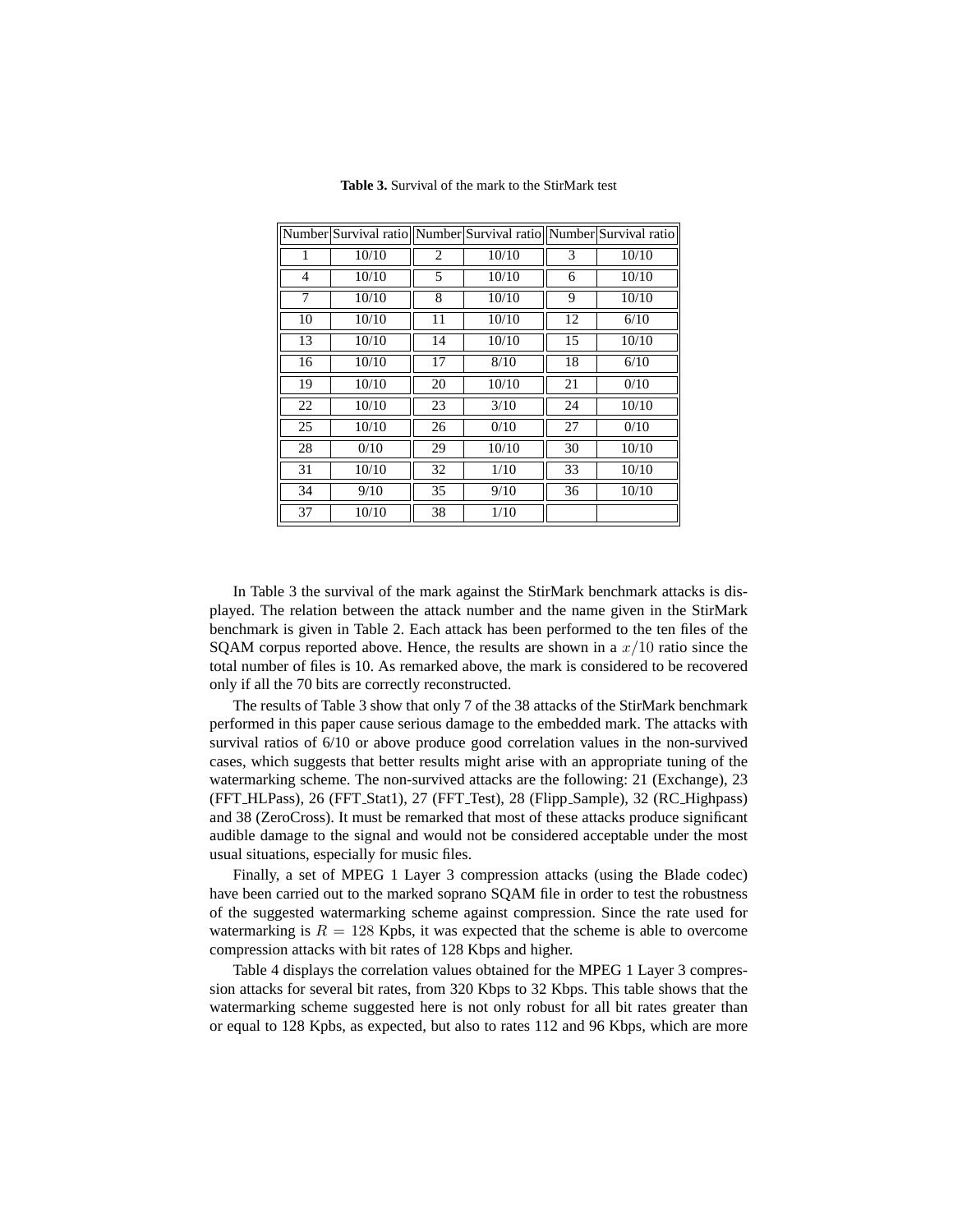| Table 4. MPEG 1 Layer 3 compression attacks |  |  |  |
|---------------------------------------------|--|--|--|
|---------------------------------------------|--|--|--|

| Bit rate (Kbps)                                                           | 320 | 256                              | 224  | 192  | 160                  | 128            | 112  |
|---------------------------------------------------------------------------|-----|----------------------------------|------|------|----------------------|----------------|------|
| Compression ratio                                                         |     | $4.41:1 \mid 5.51:1 \mid 6.30:1$ |      |      | $7.35:1 \mid 8.82:1$ | 11.03:112.60:1 |      |
| Correlation                                                               |     |                                  |      |      |                      |                |      |
| Bit rate (Kbps)                                                           | 96  | 80                               | 64   | 56   | 48                   | 40             | 32   |
| Compression ratio 14.70:1 17.64:1 22.05:1 25.20:1 29.30:1 35.28:1 44.10:1 |     |                                  |      |      |                      |                |      |
| Correlation                                                               |     | 0 97                             | 0.97 | 0.94 | 0.83                 | 0.80           | 0.49 |

compressed than the rate used for watermarking (128 Kbps). In addition, the correlation value is very close to 1 even for rates 80, 64 and 56 Kbps. Of course, better robustness against compression attacks might be achieved by choosing a different rate for watermarking, for example  $R = 64$  Kbps.

# **4 Conclusions and further research**

This paper presents a watermarking method which uses MPEG 1 Layer 3 compression to determine the position of the embedded mark. The main idea of the method, borrowed from the image watermarking scheme of [12], is to find the frequencies for which the spectrum of the original signal is not modified after compression. These frequencies are used to embed the mark bits by adding or subtracting a given parameter to the magnitude of the spectrum. The method is complemented with an error correcting code and a pseudo-random binary signal to increase robustness and to avoid collusion of two buyers. Thus, this watermarking approach is also suitable for fingerprinting.

The performance of the suggested schemes has been evaluated for the SQAM file corpus using three measures: imperceptibility, capacity and robustness. We have shown that (without tuning) the power of the embedded watermark is about 0.01 times that of the original signal. As capacity is concerned, for typical 3-minute music files, the mark can be repeated hundreds of times within the marked signal. Finally, robustness has been tested by performing the applicable attacks in the StirMark benchmark and also MPEG 1 Layer 3 attacks. The suggested scheme has been shown to be robust against most of the StirMark attacks and to compression attacks with compression ratios larger than that used for watermarking.

There are several directions to further the research presented in this paper. Part of the future research will be focused on the parameters of the scheme, since some guidelines to tune these parameters must be suggested. In addition, the watermarking scheme must be adapted to stereo files by marking both the left and the right channels appropriately. It is also required that the watermarking scheme is able to cope with attacks which modify the number of samples in the attacked signal in a significant way. The use of filters which model the HAS to measure imperceptibility is another research topic. Finally, the possibility to work with blocks of samples instead of using the whole file should be addressed.